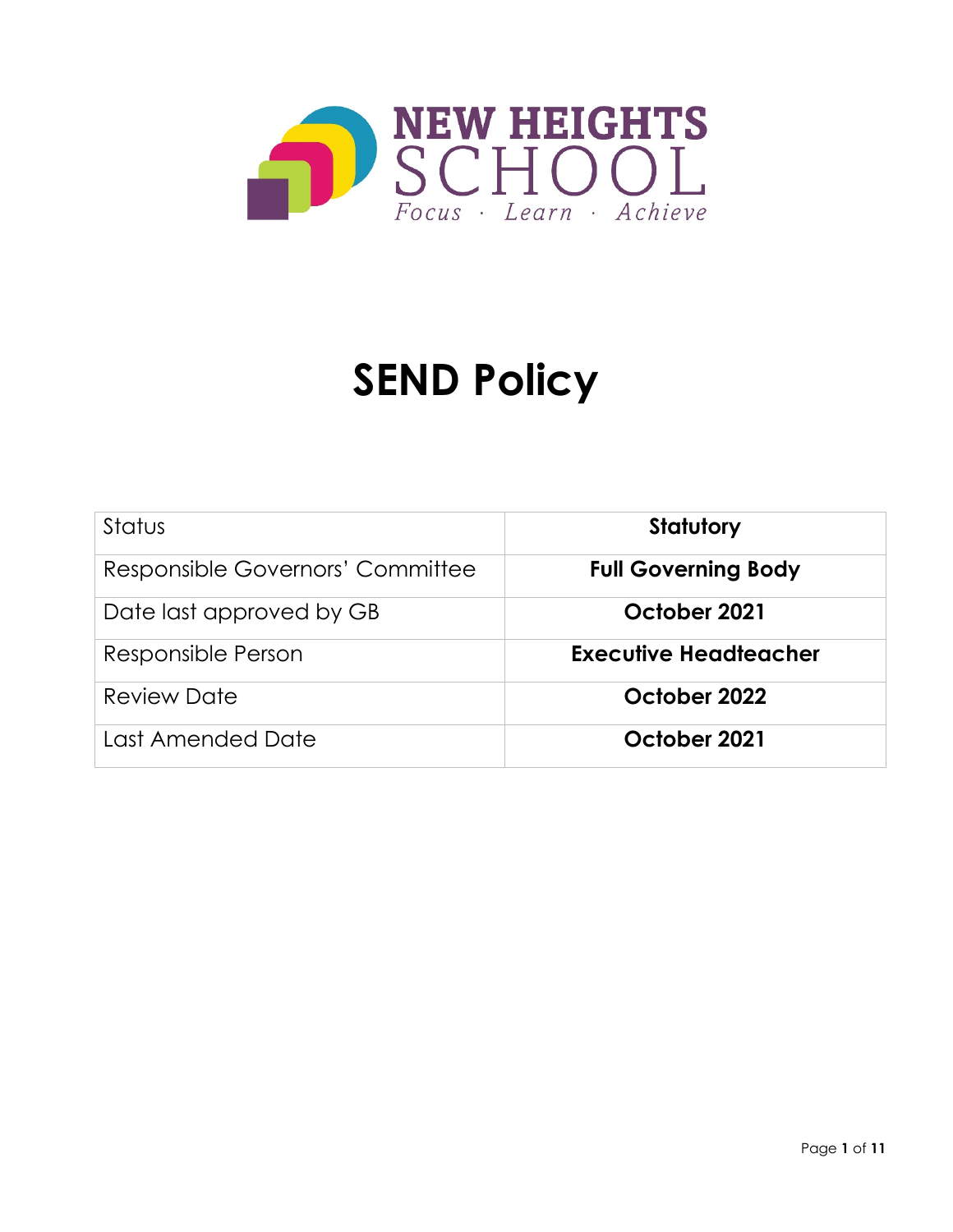# **Special Educational Needs Policy**

"The purpose of education for all Students is the same; the goals are the same. But help that individual Students need in progressing towards them will be different. Whereas for some, the road they travel towards the goal is smooth and easy; for others it is fraught with obstacles." (Warnock Report, 1.4)

# **MISSION STATEMENT**

New Heights School (Primary and Secondary) seeks to provide a high quality academic education for all students according to their needs, and to develop attitudes of mutual respect and responsibility.

# **General Objective**

The SENDCOs and the Head will work closely with the special educational needs governor and staff to ensure the effective day to day operation of the school's special educational needs policy. The SENDCOs and Head will identify areas for development in special educational needs and contribute to the school's development plan. They will co-ordinate provision at Progressive Support, Intensive Support and Awaiting EHCP (SEND register).

All teaching and non-teaching staff will be involved in the delivery of the special educational needs policy. They are responsible for differentiating the curriculum for students with special educational needs and will monitor their progress. All teachers have responsibility for areas of the curriculum, and will review and monitor the progress made by students in their subject area and the effectiveness of resources and other curriculum material.

All staff will work closely with the SENDCOs.

# **We intend:**

- $\cdot\cdot$  To have regard to the [Code of Practice](https://www.gov.uk/government/publications/send-code-of-practice-0-to-25) on the identification and assessment of special educational needs.
- \* To have regard for [Part 3 of the Children and Families Act 2014,](http://www.legislation.gov.uk/ukpga/2014/6/part/3/enacted) which set out schools' responsibilities for education, health and care (EHC) plans, SEN co-ordinators (SENDCOs) and the SEND information report
- To follow the guidelines laid down by Liverpool Education Authority.
- \* To work in partnership with the student, parent/carers, all staff, governors and outside agencies.
- That class teachers will use a range of differentiation to provide effective learning opportunities for all students.
- $\cdot \cdot$  Where a student is identified as not making adequate progress, provision that is additional to or different from that provided as part of the school's usual differentiated curriculum, will be given.
- \* To recognise the importance of early identification and if the student's difficulties prove less responsive to the provision made by the school, then an early start can be made in considering the additional help the student may need.
- Enhance self-esteem by setting appropriate targets and by using the school Positive Attitude system to celebrate them.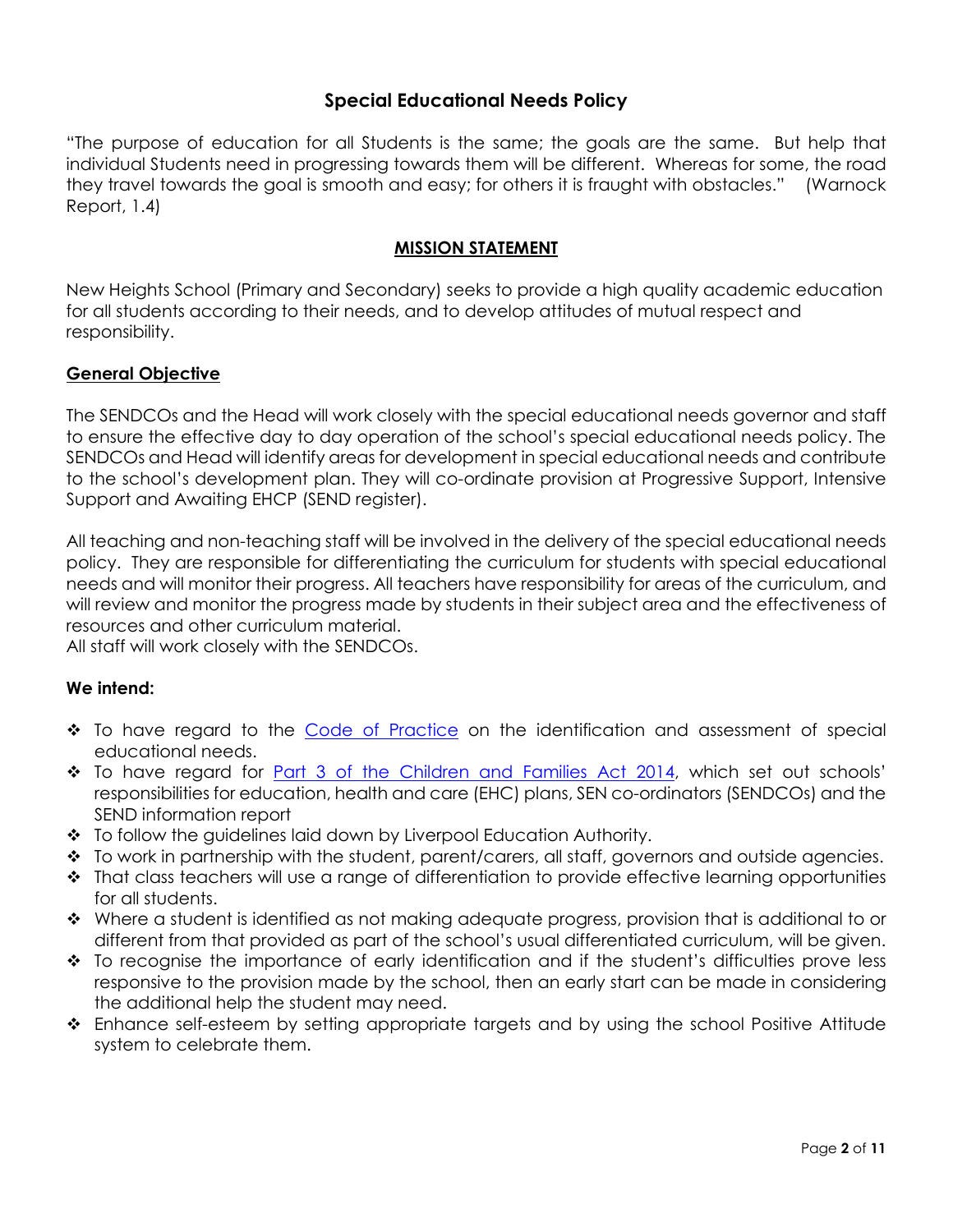- $\cdot \cdot$  To use a variety of complementary approaches to support the class teacher and student differentiation, 1-1, group, whole class, within the class or withdrawal for literacy/numeracy intervention as and when appropriate.
- $\div$  To include the student within the class, wherever and whenever practicable.
- Endeavour to use all resources appropriately and efficiently.
- $\cdot \cdot$  Make full use of all the support agencies that have been made available through the LA.

# **SEND – Broad Areas of Need**

Students will have needs and requirements which may fall into at least one of four areas, many students will have inter-related needs. The areas of need are:-

- ❖ Communication and interaction
- ❖ Cognition and learning
- ❖ Behaviour, emotional and social and mental health
- ❖ Sensory and/or physical (including medical)

**Communication and interaction:** Students and young people with speech, language and communication needs (SLCN) have difficulty in communicating with others. Students and young people with ASC, including Asperger's Syndrome and Autism, are likely to have particular difficulties with social interaction.

**Cognition and learning**: Support for learning difficulties may be required when students learn at a slower pace than their peers, even with appropriate differentiation. Learning difficulties cover a wide range of needs, including moderate learning difficulties (MLD), severe learning difficulties (SLD), where students are likely to need support in all areas of the curriculum and associated difficulties with mobility and communication, through to profound and multiple learning difficulties (PMLD), where students are likely to have severe and complex learning difficulties as well as a physical disability or sensory impairment. Specific learning difficulties (SpLD), affect one or more specific aspects of learning. This encompasses a range of conditions such as dyslexia, dyscalculia and dyspraxia.

**Social, emotional and mental health difficulties:** Students may experience a wide range of social and emotional difficulties which manifest themselves in many ways. These may include becoming withdrawn or isolated, as well as displaying challenging, disruptive or disturbing behaviour. These behaviours may reflect underlying mental health difficulties such as anxiety or depression, self-harming, substance misuse, eating disorders or physical symptoms that are medically unexplained. Other students and young people may have disorders such as attention deficit disorder, attention deficit hyperactive disorder or attachment disorder.

**Sensory and/or physical needs:** Some students require special educational provision because they have a disability which prevents or hinders them from making use of the educational facilities generally provided. These difficulties can be age related and may fluctuate over time. Many students with vision impairment (VI), hearing impairment (HI) or a multi-sensory impairment (MSI) will require specialist support and/or equipment to access their learning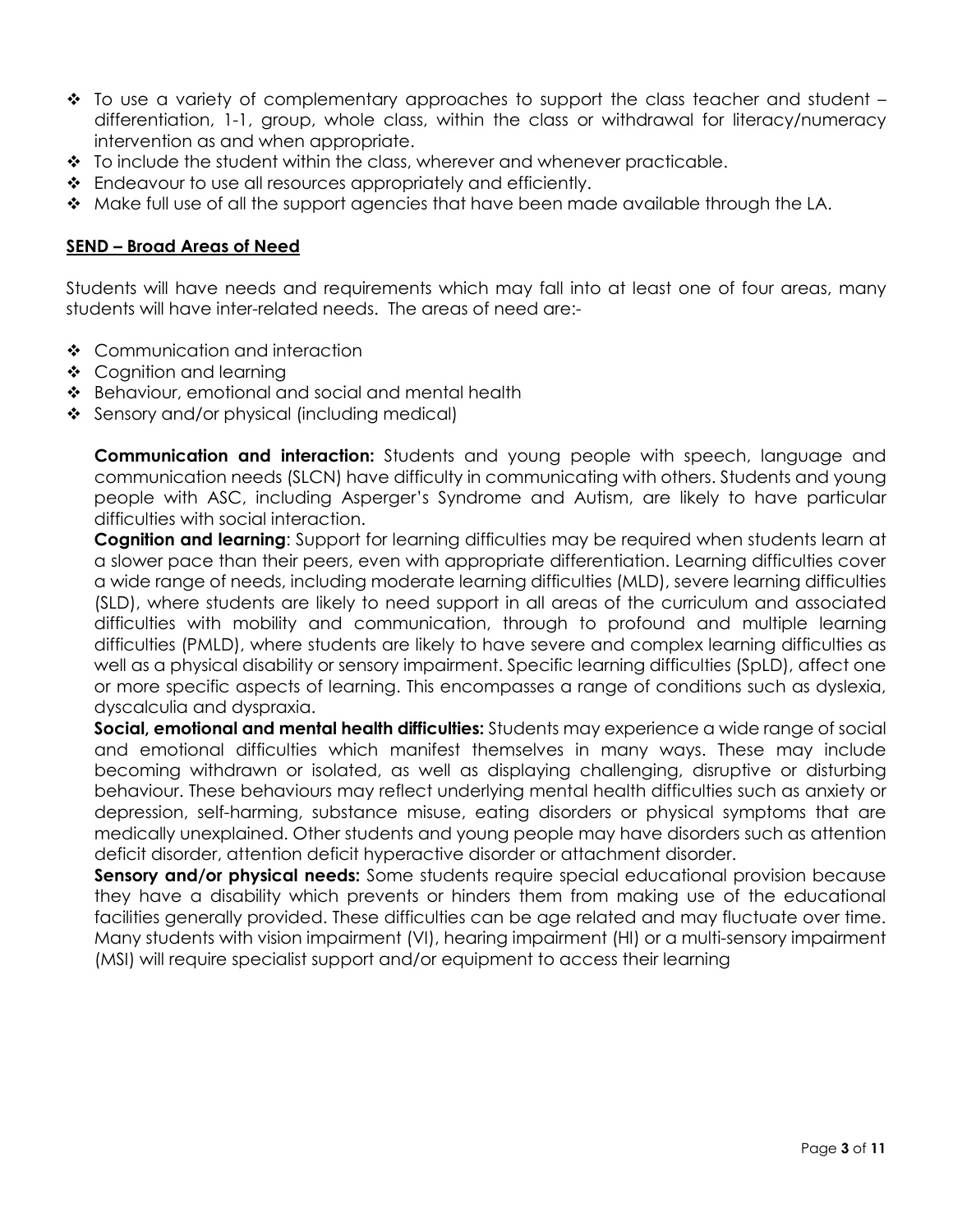# **Identification and Assessment**

The law says that a student has special educational needs if he or she has:

- **A learning difficulty** (i.e. a significantly greater difficulty in learning than the majority of students of the same age, or a disability which makes it difficult to use the educational facilities generally provided locally); and if that learning difficulty calls for
- **Special educational provision** (i.e. provision additional to, or different from, that made generally for students of the same age in local schools).

The importance of early identification, assessment and provision for any student who may have special educational needs cannot be over emphasised. The earlier action is taken, the more responsive the student is likely to be, and the more readily can intervention be made without undue disruption to the organisation of the school, including the delivery of the curriculum for that particular student. If a difficulty proves transient the student will subsequently be able to learn and progress normally. If the student's difficulties prove less responsive to provision made by the school, then an early start can be made in considering the additional provision that may be needed to support the student's progress.

# **Initial assessment at New Heights**

# **Key Stage 2**

- Salford Reading test
- Classroom Monitor/Optional SATS
- ❖ SNAP B and SNAP Spld assessment profile
- **❖** Thrive

# **Key Stage 3**

- ◆ WRAT4 testing for reading, spelling, comprehension and maths computation
- LASS screening or Dyslexia Screening tool secondary for dyslexic tendencies
- \* Resiliency scales assessment
- $\cdot \cdot$  For some students, their needs may be assessed further through, for example; e.g. observation by SENDCO or other specialist
- ❖ Throughout their time at New Heights, students will be assessed using the Thrive Approach.

# **Key Stage 4**

- \* WRAT4 testing for reading, spelling and comprehension
- CAT4 testing to support the school in understanding students' abilities and likely academic potential.
- \* Progress Tests in English, Maths and Science to Assesses pupils' knowledge, understanding and application in the core subjects.
- \* Student needs will also be assessed throughout their time at LEEP through observation by SENDCO, teaching and support staff, and through regular 'Student Voice', conducted by the SENDCO.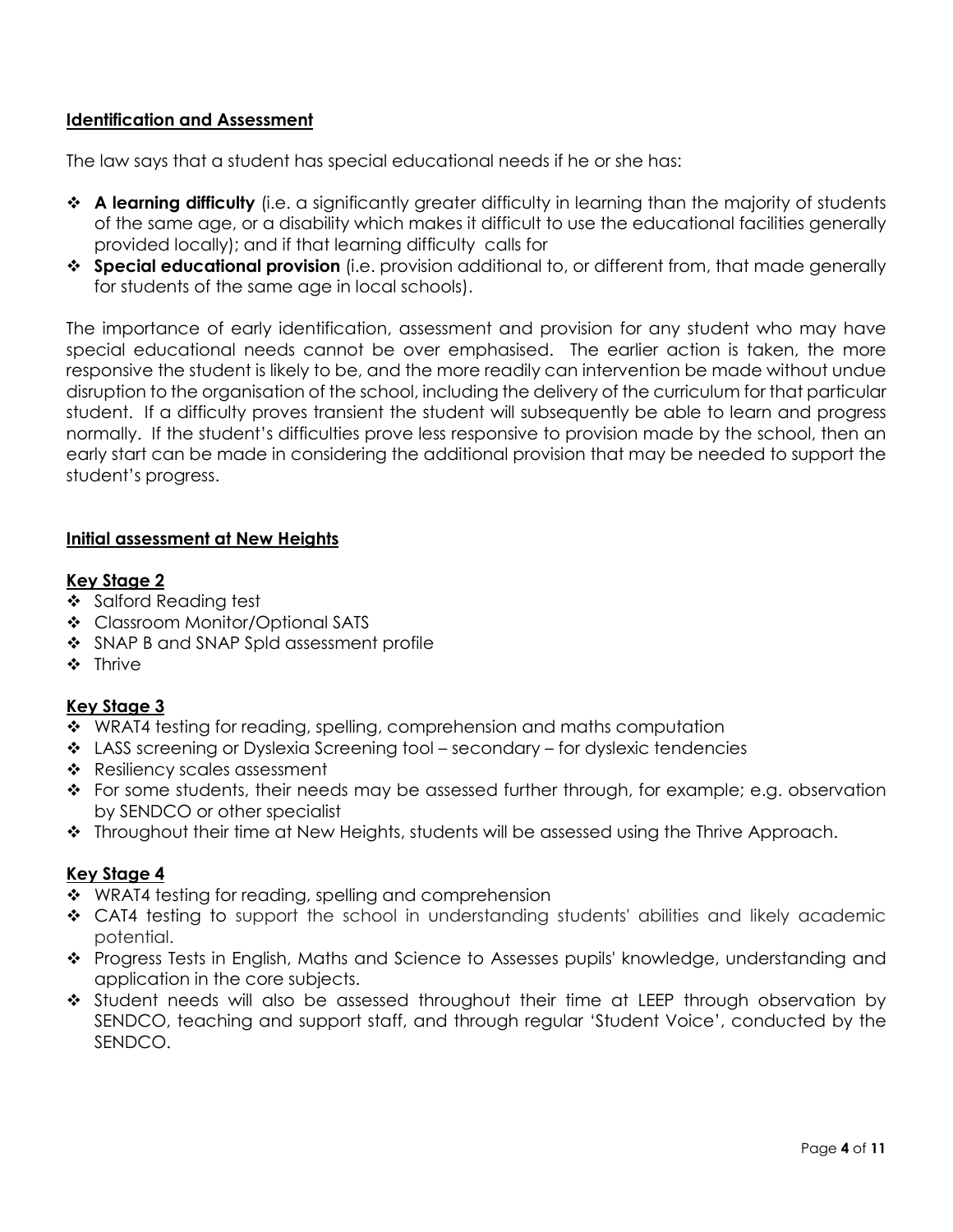In some instances, more specialised assessment may be carried out, including: QB check to identify, rule out and monitor symptoms of ADHD; CTOPP2 test to identify processing skills weaknesses (relating to dyslexia).

# **Medical Information**

SIMS is updated as and when information comes into school. Any major changes are passed on to teachers straight away during daily briefing sessions. This information is often collected from their referring school or from parents during their admissions interview.

It must be remembered that a medical diagnosis or a disability does not necessarily imply SEND. It is the student's educational needs rather than a medical diagnosis that must be considered. However medical conditions may have a significant impact on a student's experiences and the way they function in school and if not properly managed could hinder their access to education. Therefore consultation and open discussion between the student's parents, the school, the school doctor or the student's GP and any specialist services providing treatment for the student will be essential to ensure that the student makes maximum progress.

# **Concerns regarding possible SEND issues**

Any of the following may trigger a concern. The student and parent/carer are involved throughout.

- ❖ Parents/carer
- Student
- ❖ Class teacher assessment
- ❖ Repeated behaviours
- ❖ Records transferred from another school
- ❖ Baseline assessments
- ❖ Cognitive assessment results
- ❖ In-house testing and assessment
- \* Lack of progress on the Classroom monitor

In identifying students who may have special educational needs we can measure student's progress by referring to:

- $\cdot \cdot$  Their performance monitored by the teacher as part of ongoing observation and assessment
- The outcomes from baseline assessment results
- \* Their progress in relation to their Key Stage 2 data (Key Stage 3 and 4)
- \* THRIVE assessments to support the assessment of specific emotional needs of students
- ❖ WRAT 4 assessments
- $\div$  EP reports either completed or requested
- \* Resiliency scales assessment

If a student requires additional support, the class teachers, in the first instance, are responsible and accountable for the progress and development of all the students in their class. High quality teaching is our first step in responding to students who have SEND. This will be differentiated for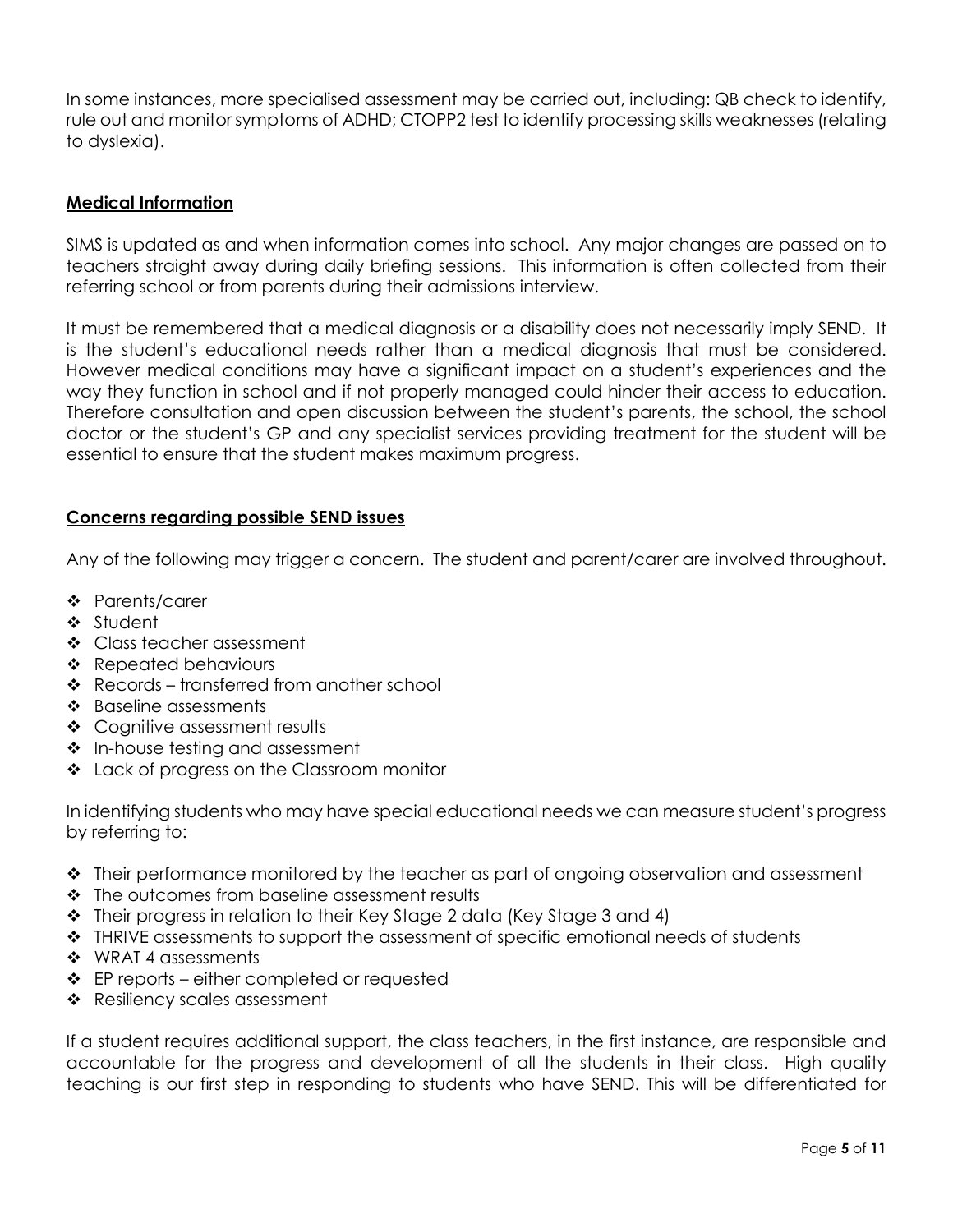individual students. We will also provide interventions that are **additional to** or **different from** those provided as part of the usual differentiated curriculum offer and strategies.

# **Adaptations to the curriculum and learning environment, including additional equipment**

We make the following adaptations to ensure all students' needs are met:

- $\div$  Differentiating the curriculum
- ❖ Adapting our resources and staffing
- \* Using recommended aids such as laptops, coloured overlays, visual timetables, larger font, dyslexic font, etc.
- Differentiating our teaching, e.g. giving longer processing times, pre-teaching of key vocabulary, reading instructions out loud, etc.

# **Additional support for learning**

LSA support is provided in all classes. The teachers and LSAs work together to best support the learners in their classes.

#### **Expertise and training of staff**

Our SENDCOs deliver bespoke CPD sessions to assist staff in their understanding of, and differentiating for, the needs of our students. We have received CPD support from external agencies such as CAMHS and Occupational Therapy, for a range of needs such as trauma and attachment, sensory processing difficulties, and will continue to work with external agencies to help provide for our students.

We are involved with the Emotionally Friendly Schools process and this will continue this academic year.

# **SEND register**

Due to the nature of the students at New Heights School being either permanently excluded from a mainstream school or having come via the permanent move route for similar reasons, or are within the school for assessment of need before transition to a more appropriate provision, the SEND register is broken up into 3 areas of need.

**1. Progressive support**, where all students who are transitioning through to mainstream and show no specific need other than requiring an IEP to support learning strategies.

The triggers for intervention could be the teacher's or others' concern, underpinned by evidence, about a student who despite receiving differentiated learning opportunities:

- $\leftrightarrow$  Makes little or no progress when teaching approaches are targeted particularly in a student's identified areas of weakness
- Shows signs of difficulty in developing literacy or mathematical skills which result in poor attainment in some curriculum areas
- Presents persistent emotional or behavioural difficulties which are not ameliorated by the positive behaviour management techniques employed in the school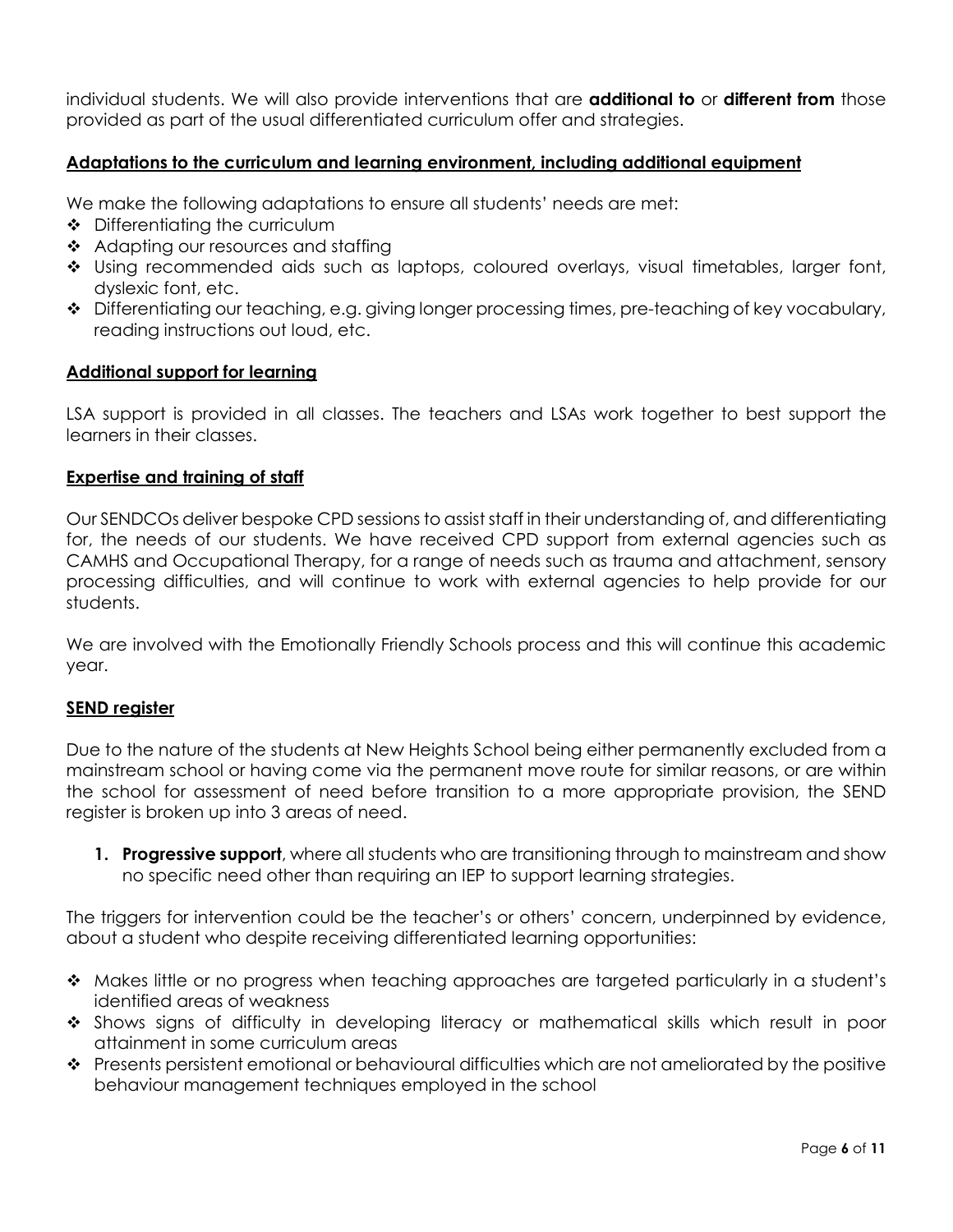- $\leftrightarrow$  Has sensory or physical problems, and continues to make little or no progress despite the provision of specialist equipment
- Has communication and/or interaction difficulties, and continues to make little or no progress despite the provision of a differentiated curriculum.
	- **2. Intensive Support**, where students may have accessed external support services, or there is a possibility the graduated approach may lead to an application for an EHCP assessment

The triggers for Intensive Support could be that, despite receiving an individualised programme and/or concentrated support under Progressive Support, the student:

- Continues to make little or no progress in specific areas over a long period
- ◆ Continues working at National Curriculum levels substantially below that expected of students of a similar age
- Continues to have difficulty in developing literacy and mathematical skills
- Has emotional or behavioural difficulties which substantially and regularly interfere with the student's own learning or that of the class group, despite having an individualised behaviour management programme
- \* Has sensory or physical needs, and requires specialist equipment or regular advice or visits by a specialist service
- \* Has an ongoing communication or interaction difficulty that impedes the development of social relationships and cause substantial barriers to learning.

The above is a graduated response of action and intervention when a student is identified as having special educational needs, but must not be regarded as steps on the way to EHCP assessment, as some students will require less rather than more help if the interventions work successfully. The interventions are a means of matching special educational provision to the student's needs, and are therefore part of the continuous and systematic cycle of planning, action and review within our school to enable all students to learn and progress. Advice and support may be requested from the Educational Psychology Service and a Consultation Request will be made.

Following consultation advice would be taken as to future and further action. This may be through top up funding if the student met the necessary criteria or it may be deemed appropriate to request an EHCP assessment.

**3. Awaiting EHCP support**, where students either have an application accepted, or are awaiting their draft/final plans for an EHCP

A student will be brought to the LA's attention as possibly requiring an assessment through:-

- ❖ Completing the EHCP documentation for the SEND team
- ❖ A request for an assessment by the parent or
- ◆ A referral by another agency e.g. health authority, social services.

At New Heights Schools if, after we have taken action to meet the learning difficulties of a student, the student's needs remain so substantial that they cannot be met effectively within the resources normally available to the school or setting then we would make a request to the LA SEND team for EHCP assessment.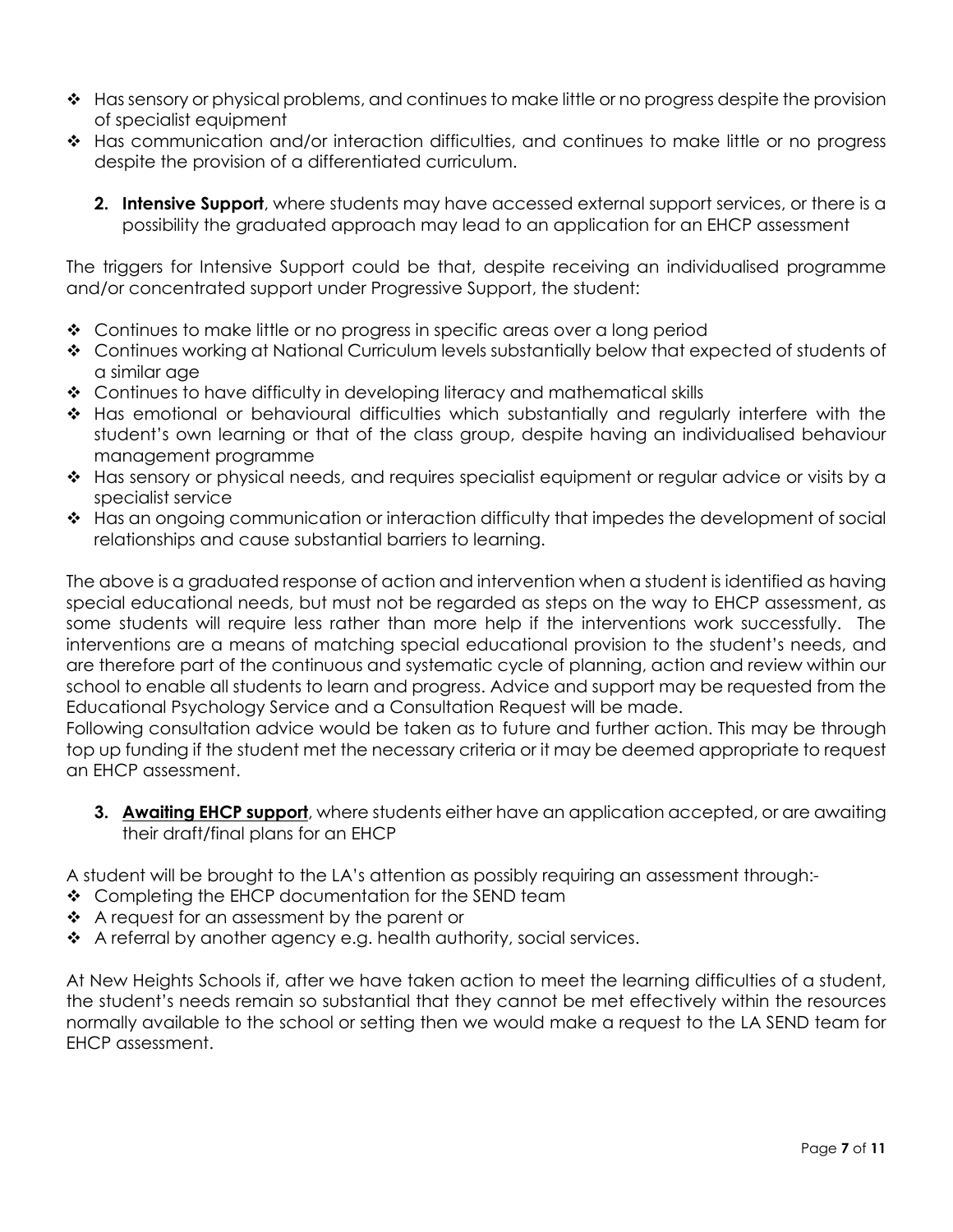When a student is brought to the attention of the SEND team by a request for an EHCP assessment, the LA must decide within six weeks whether to carry out such an assessment.

In considering whether an EHCP assessment is necessary, the SEND team will pay particular attention to:

- \* Evidence that the school has responded appropriately to the requirements of the National Curriculum, especially the section entitled "Inclusion: Providing effective learning opportunities for all students"
- Evidence provided by the student's school, parents and other professionals where they have been involved with the student, as to the nature, extent and cause of the student's learning difficulties
- $\div$  EP together with other agency involvement (if requested)
- \* Evidence of action already taken by the student's school to meet and overcome these difficulties
- $\div$  Evidence of the rate and style of the student's progress
- $\cdot \cdot$  Evidence that where some progress has been made, it has only been as the result of much additional effort and instruction at a sustained level not unusually commensurate with provision through **Intensive Support**.

When an EHCP assessment is complete the appropriate provision will be decided upon by the LA, for the individual.

# **The Role of the Support Team**

# **Key Stage 2**

- SENDCO **Ms Lisa Franks 0151 233 6467 [l.franks@newheights.liverpool.sch.uk](mailto:l.franks@newheights.liverpool.sch.uk)**
- $6$  LSAs
- ❖ 1 Family Engagement Worker
- ❖ Specialist assessment from EP's when required
- ❖ EP intervention programme working with vulnerable learners
- ❖ Seedlings (CAMHS support)
- ❖ SEND Governor

# **Key Stage 3**

- SENDCO **Mrs Lisa Kenny 0151 498 4055 [l.kenny@newheights.liverpool.sch.uk](mailto:l.kenny@newheights.liverpool.sch.uk)**
- 7 LSAs
- ❖ 1 HLTA with responsibility for delivery of Thrive intervention
- ❖ Behaviour and Emotional Support Team
- ◆ Sensory Circuit Facilitator (LSA with additional responsibility)
- 2 Family Engagement Workers
- ❖ Specialist assessment from EP's when required
- ❖ Specialist assessment from SENISS when required
- ❖ CAMHS link worker
- ❖ ADHD Foundation link worker
- ❖ YPAS link MHWB practitioner
- ❖ SEND Governor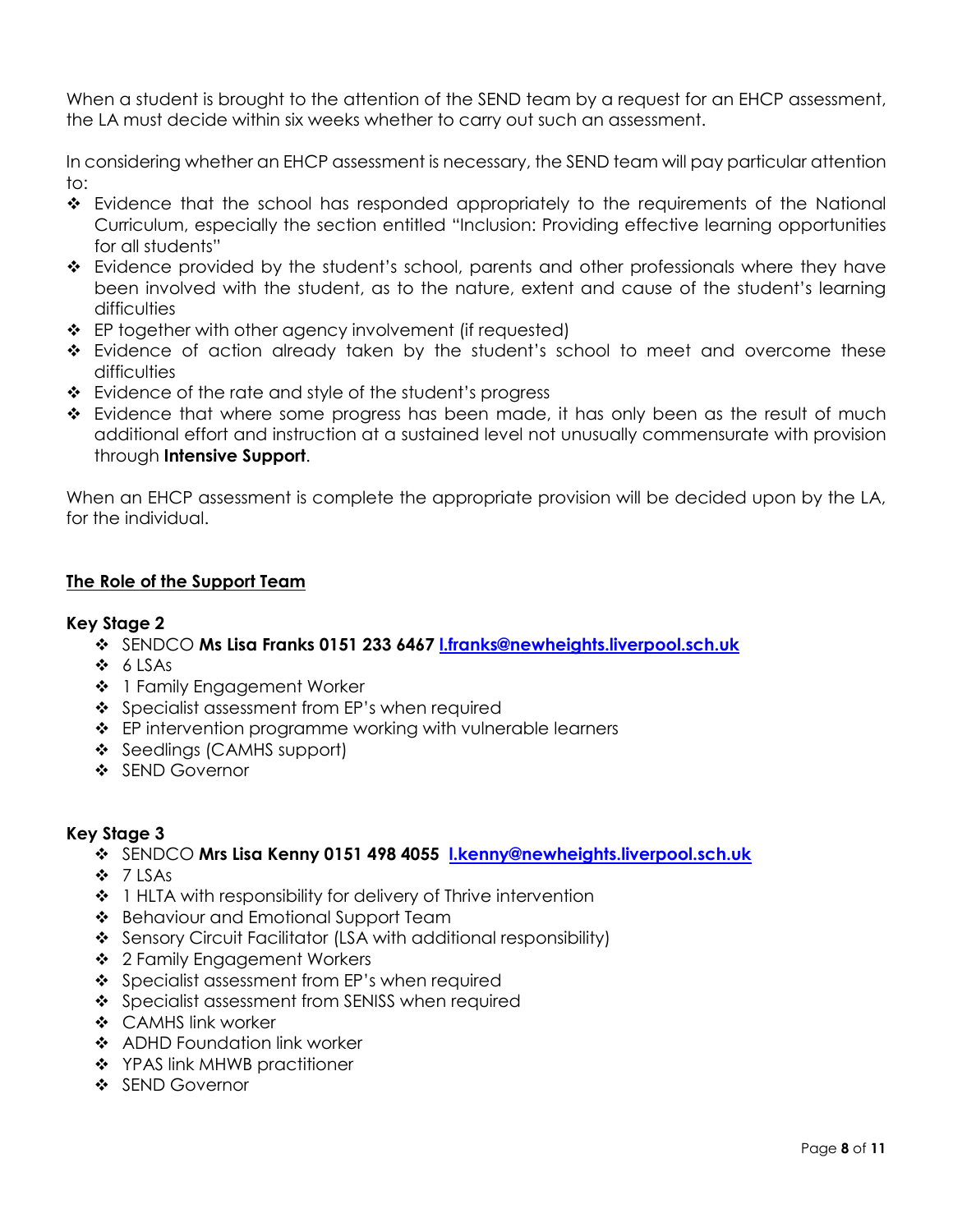# **Key Stage 4**

- SENDCO **Miss Laura Johnson 0151 330 5134 [l.johnson@leep.org.uk](mailto:l.johnson@leep.org.uk)**
- $\div$  5 x HITAs
- $\div$  2 x LSAs
- \* Mental Health and Wellbeing Lead
- ❖ 2 Family Engagement Workers/ Behaviour management team
- ❖ SEND Governor

The objectives of the support teams are:

- 1. To help students to cope with broad-based curriculum and to make progress through the National Curriculum by:
	- a) Testing, assessing and reviewing the needs of the individual student for the duration of their stay at New Heights, and preparing the student for their next placement
	- b) Setting SMART achievable targets in a 'small steps' approach (KS2/3)
	- c) Regular 'progress checks' in each of the core subject areas (KS4)
	- d) In partnership with student, parent, staff and any relevant outside agency
	- e) Giving access to appropriate resources and encouraging independent use
	- f) Support in the classroom with a variety of tasks where appropriate
	- g) Providing additional encouragement and praise to promote self-esteem, motivation and concentration
	- h) Monitoring students e.g. those who wear spectacles, or who have short term needs
	- i) By using a system of awards (praise, stickers, certificates, special mentions, Head Teachers awards, Reward Trips etc.)
	- j) Providing positive counselling when needed.

# **The role of the Executive Headteacher**

The Executive Headteacher will work with the SENDCOs and SEND governor to determine the strategic development of the SEND policy and provision in the school, and have overall responsibility for the provision and progress of learners with SEND.

# **The role of the SEND nominated Governor**

The SEND nominated Governor, meets regularly with the SENDCOs to discuss SEND issues. The team will have regard to the Code of Practice. The SEND governor will help to raise awareness of SEND issues at governing board meetings. They will monitor the quality and effectiveness of SEND provision within the school and update the governing body on this. Furthermore, they will work with the SENDCOs and Headteacher to determine the strategic development of the SEND policy and provision in the school.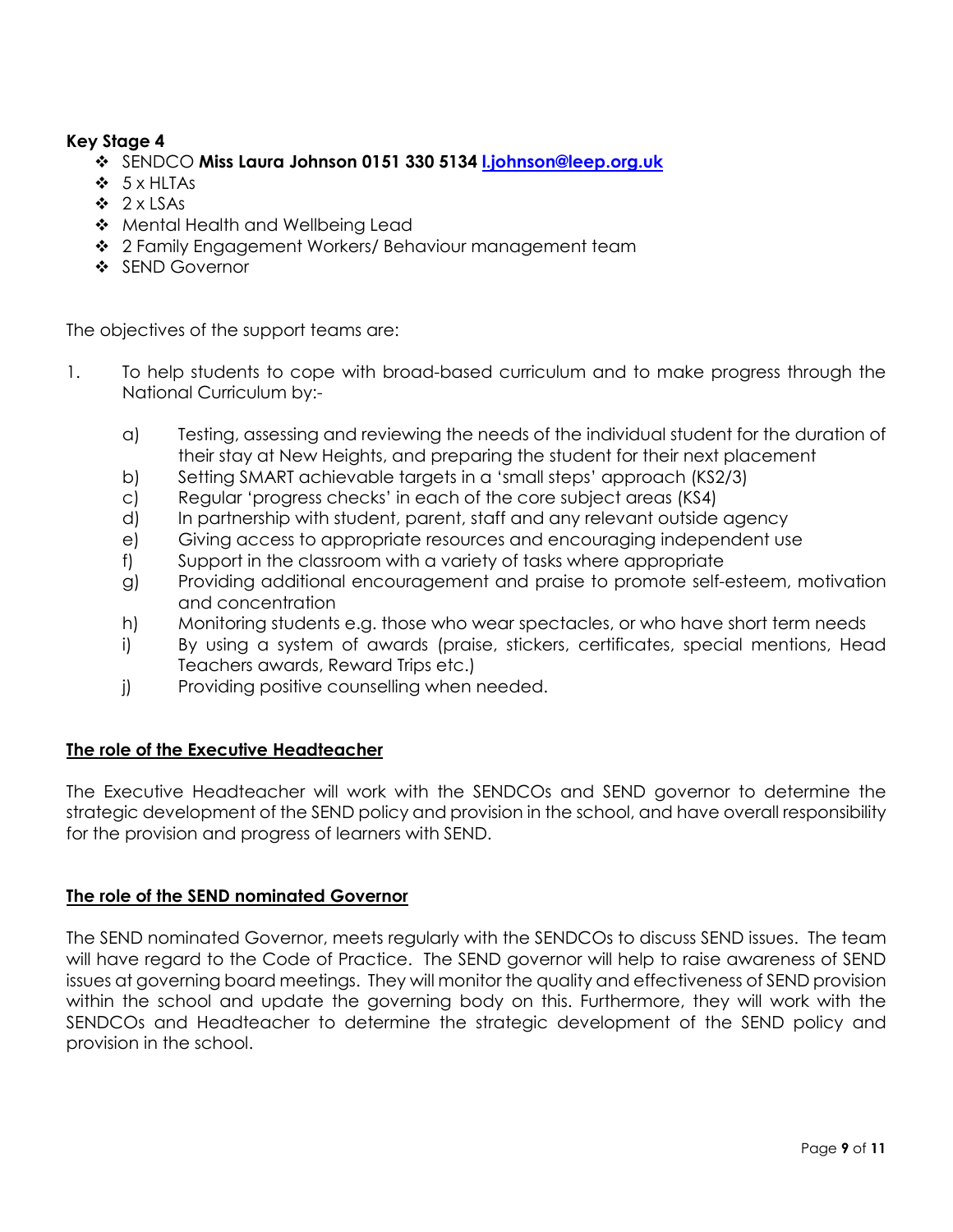# **The role of the SENDCOs**

- ◆ The SENDCOs will work with the Headteacher and governing board to ensure that the school meets its responsibilities under the Equality Act 2010 with regard to reasonable adjustments and access arrangements (where required).
- Overseeing the day-to-day operation of the school's SEND policy
- ◆ Coordinating provision for students with special educational needs
- $\div$  Liaising with and advising teachers
- Managing learning support assistants and targeted interventions for individuals
- ◆ Overseeing the records of all students with special educational needs
- Liaising with parents of students with special educational needs
- ❖ Contributing to the in-service training of staff
- \* Liaising with external agencies including the LA's support and Educational Psychology Services, Occupational Health, S&L Services, Health and Social Services, and Voluntary bodies
- \* Attend appropriate training to support the role, to disseminate to staff and to use the school development plan to implement new developments
- ◆ Work closely with the nominated Special Needs Governor
- \* Monitor, evaluate and review the special needs budget in relation to provision for individual needs and deployment of support staff.

# **Complaints Procedure**

At New Heights, complaints about SEND provision in our school should be made to the SENDCOs (primary or secondary), in the first instance. They will then be referred to the school's complaints policy.

The parents of students with disabilities have the right to make disability discrimination claims to the first-tier SEND tribunal if they believe that our school has discriminated against their children. They can make a claim about alleged discrimination regarding:

- Exclusions
- Provision of education and associated services
- Making reasonable adjustments, including the provision of auxiliary aids and services

# **Support services available in Liverpool**

For information advice and guidance on what support is on offer in Liverpool from the Local Authority to support groups for different needs see the Liverpool Early Help Directory. Furthermore, those who can access Liverpool services can seek support from [SEND IASS.](http://search3.openobjects.com/kb5/liverpool/fsd/service.page?id=bPa4bJNDWDo)

Liverpool Local Authority also have an app for tablet or smartphone through which you can access support. For further details, follow the link for Liverpool Local Offer, below.

# **Local Offer**

Liverpool's **[Local Offer](http://search3.openobjects.com/kb5/liverpool/fsd/localoffer.page?localofferchannel=0)** provides information for children and young people up to the age of 25 with special educational needs (SEND) their parents or carers – all in one place.

Knowing what is out there gives you more choice and control over what support is right for you or your child.